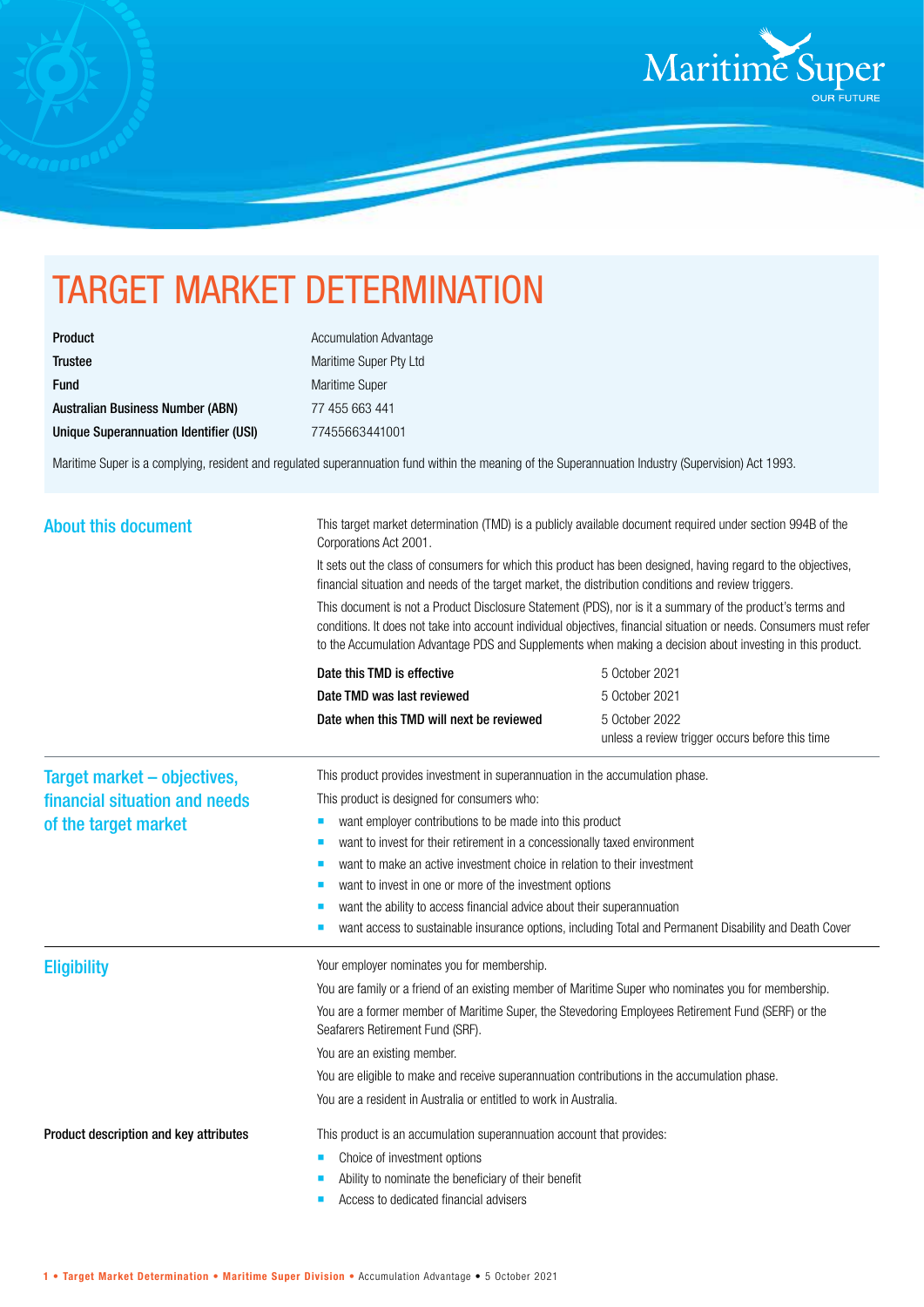| <b>Investments</b>                                                             | The table below sets out the sub-class of customers that each group of investments within Accumulation<br>Advantage has been designed for:                                                                                                                                                                 |
|--------------------------------------------------------------------------------|------------------------------------------------------------------------------------------------------------------------------------------------------------------------------------------------------------------------------------------------------------------------------------------------------------|
| Growth options - actively managed                                              | These options are designed for members who:                                                                                                                                                                                                                                                                |
| - Shares Plus, Australian Equities,<br><b>International Equities, Balanced</b> | Are seeking to invest for long-term growth, through exposure to Australian and international shares, with<br>some exposure to unlisted investments, debt and cash                                                                                                                                          |
|                                                                                | Are seeking to earn an investment return equivalent to or higher than CPI +4% pa on average over 20 years<br>and are willing to accept a higher level of risk                                                                                                                                              |
|                                                                                | Are willing to invest in the option for a recommended minimum timeframe of $5+$ years<br>п<br>Are willing to accept a greater level of volatility                                                                                                                                                          |
| Growth options - passively managed -                                           | This option is designed for members who:                                                                                                                                                                                                                                                                   |
| <b>Indexed Balanced</b>                                                        | Are seeking to invest for long-term growth, through exposure to Australian and international shares, with<br>some exposure to unlisted investments, debt and cash                                                                                                                                          |
|                                                                                | Seeking a lower cost investment<br>п                                                                                                                                                                                                                                                                       |
|                                                                                | Are seeking to earn an investment return equivalent to or higher than CPI $+2.5%$ pa on average over<br>20 years and are willing to accept a higher level of risk                                                                                                                                          |
|                                                                                | Are willing to invest in the option for a recommended minimum timeframe of $5+$ years<br>Are willing to accept a greater level of volatility                                                                                                                                                               |
| Socially responsible option                                                    | This option is designed for members who:                                                                                                                                                                                                                                                                   |
|                                                                                | Are seeking to invest for long-term growth                                                                                                                                                                                                                                                                 |
|                                                                                | Are seeking to invest in a responsible investment option                                                                                                                                                                                                                                                   |
|                                                                                | Are seeking to earn an investment return equivalent to or higher than CPI +3% pa on average over 20 years<br>and are willing to accept a higher risk level                                                                                                                                                 |
|                                                                                | Are willing to invest their capital in the option for a recommended minimum timeframe of $5+$ years                                                                                                                                                                                                        |
| Moderate option - Conservative Balanced                                        | This option is designed for members who:                                                                                                                                                                                                                                                                   |
|                                                                                | Are seeking to invest for long-term growth, across a range of asset classes                                                                                                                                                                                                                                |
|                                                                                | Are seeking to earn an investment return equivalent to or higher than CPI $+3%$ pa on average over 20 years<br>and are willing to accept a medium level of risk                                                                                                                                            |
|                                                                                | Are willing to invest in the option for a recommended minimum timeframe of $5+$ years                                                                                                                                                                                                                      |
|                                                                                | Are willing to accept some volatility                                                                                                                                                                                                                                                                      |
| Defensive options - Capital Stable, Cash                                       | These options are designed for members who:                                                                                                                                                                                                                                                                |
|                                                                                | Are seeking to invest in lower risk options<br>ш                                                                                                                                                                                                                                                           |
|                                                                                | Are seeking to earn an investment return up to CPI +2% pa on average over 20 years and are willing to<br>accept a lower level of risk                                                                                                                                                                      |
|                                                                                | Have a short term investment horizon                                                                                                                                                                                                                                                                       |
| <b>Insurance</b>                                                               | Consumers may access insurance through this product. To be eligible they must meet the age, employment and<br>residency requirements detailed in the Accumulation Advantage Insurance Supplement. The table below sets out<br>the sub-class of consumers that each insurance option has been designed for: |
| Death insurance cover                                                          | This option is designed for members who:                                                                                                                                                                                                                                                                   |
|                                                                                | Are aged between 15 and 69                                                                                                                                                                                                                                                                                 |
|                                                                                | Want the ability to elect to have basic cover or to opt-out of cover                                                                                                                                                                                                                                       |
|                                                                                | Want the ability to increase their cover (voluntary cover)                                                                                                                                                                                                                                                 |
|                                                                                | Want to nominate beneficiaries of the death benefit                                                                                                                                                                                                                                                        |
| Total & Permanent Disablement                                                  | This option is designed for members who:                                                                                                                                                                                                                                                                   |
| insurance cover                                                                | Are aged between 15 and 69                                                                                                                                                                                                                                                                                 |
|                                                                                | Want to receive a lump sum benefit in the event they are unable to ever work again due to illness or accident                                                                                                                                                                                              |
|                                                                                | Want the ability to elect to have basic cover or to opt-out of cover<br>Want the ability to increase their cover (voluntary cover)                                                                                                                                                                         |
| Income Protection insurance cover                                              | This option is designed for members who:                                                                                                                                                                                                                                                                   |
|                                                                                | Are aged 15 to 64                                                                                                                                                                                                                                                                                          |
|                                                                                | Want to receive a monthly benefit if they cannot work for an extended period of time due to injury or illness                                                                                                                                                                                              |